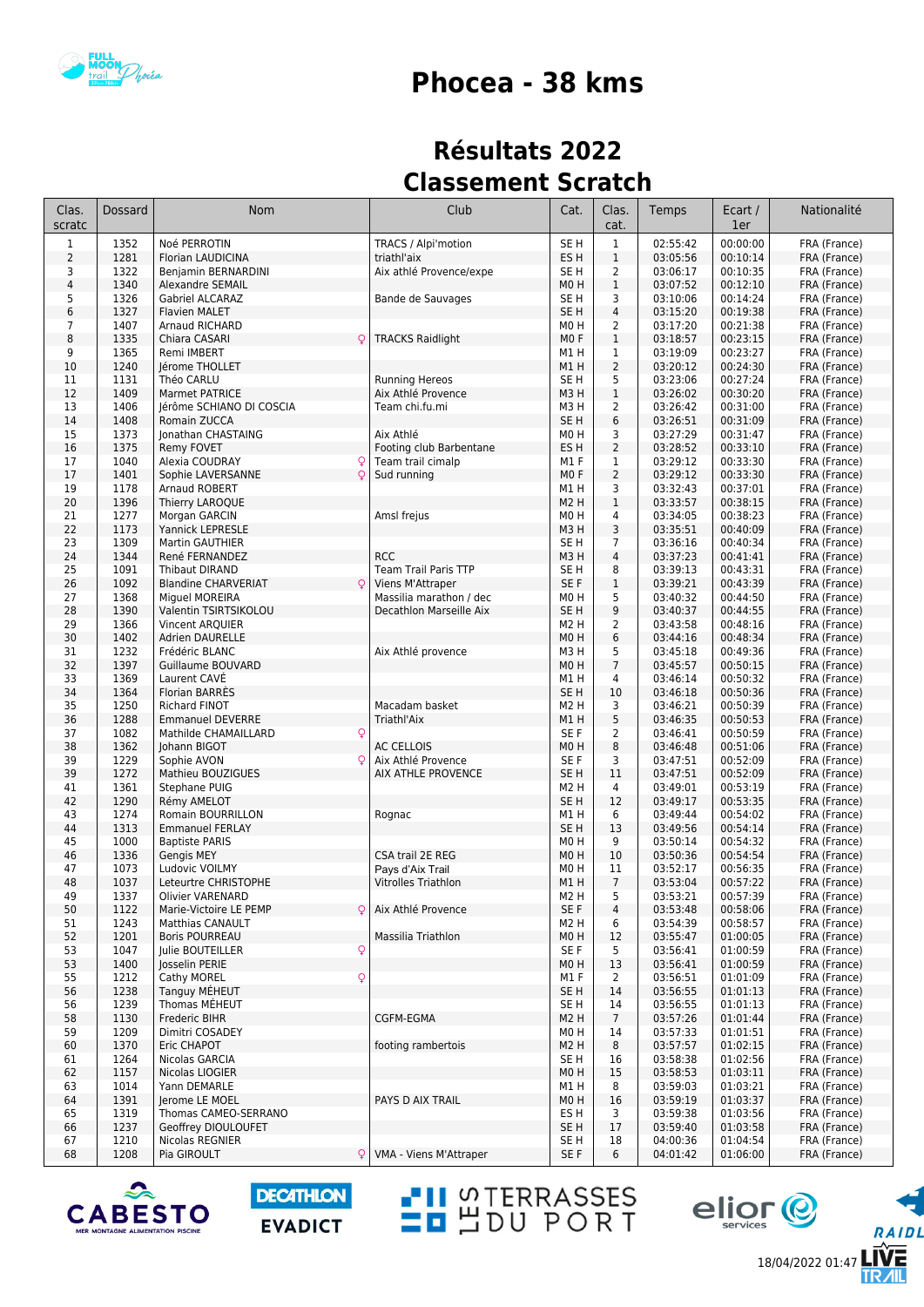

| Clas.<br>scratc | Dossard      | Nom                                        | Club                                              | Cat.                               | Clas.<br>cat.  | Temps                | Ecart /<br>1er       | Nationalité                   |
|-----------------|--------------|--------------------------------------------|---------------------------------------------------|------------------------------------|----------------|----------------------|----------------------|-------------------------------|
| 69              | 1312         | Baptiste LÉOST                             |                                                   | ES <sub>H</sub>                    | 4              | 04:02:53             | 01:07:11             | FRA (France)                  |
| 70              | 1200         | Patrice SIMON                              | <b>KANAJOG</b>                                    | M2 H                               | 9              | 04:03:27             | 01:07:45             | FRA (France)                  |
| 71              | 1230         | Jean-Yves BOUTEILLER                       |                                                   | M3H                                | 6              | 04:03:47             | 01:08:05             | FRA (France)                  |
| 72              | 1138         | <b>Cyrille MEYMARIAN</b>                   | APM                                               | M1 H                               | 9              | 04:03:52             | 01:08:10             | FRA (France)                  |
| 72<br>72        | 1179<br>1265 | Loïc ABADIA<br>Mathieu PERROUD             | <b>APM</b><br><b>APM</b>                          | SE <sub>H</sub><br>M1H             | 19<br>9        | 04:03:52<br>04:03:52 | 01:08:10<br>01:08:10 | FRA (France)<br>FRA (France)  |
| 72              | 1269         | Patrick BAIOCCHI                           | APM                                               | M4H                                | $\mathbf 1$    | 04:03:52             | 01:08:10             | FRA (France)                  |
| 72              | 1278         | Laurent TOUSSAINT                          |                                                   | M2 H                               | 10             | 04:03:52             | 01:08:10             | FRA (France)                  |
| 77              | 1356         | Manon PORZIO<br>Q                          |                                                   | ES F                               | $\mathbf{1}$   | 04:04:06             | 01:08:24             | FRA (France)                  |
| 78              | 1282         | <b>Gilles PERRIER</b>                      |                                                   | M3H                                | $\overline{7}$ | 04:04:19             | 01:08:37             | FRA (France)                  |
| 79              | 1077         | <b>Iulien DICANDIA</b>                     | Julien Dicandia                                   | SE H                               | 20             | 04:04:30             | 01:08:48             | FRA (France)                  |
| 80              | 1295         | Jean-Marie DUCHENE                         |                                                   | M <sub>2</sub> H                   | 11             | 04:04:31             | 01:08:49             | FRA (France)                  |
| 80<br>82        | 1296<br>1318 | Armand D'HAUTEFEUILLE<br>Maverick SCHILLER |                                                   | MO <sub>H</sub><br>SE <sub>H</sub> | 17<br>21       | 04:04:31<br>04:07:02 | 01:08:49<br>01:11:20 | FRA (France)<br>FRA (France)  |
| 83              | 1320         | Stephane MOLL                              |                                                   | M2 H                               | 12             | 04:07:07             | 01:11:25             | FRA (France)                  |
| 84              | 1126         | Valentin VOISIN                            | <b>Billere Athletic Triath</b>                    | SE <sub>H</sub>                    | 22             | 04:08:05             | 01:12:23             | FRA (France)                  |
| 85              | 1146         | Thierry JAUMES-ANGLADE                     | Vigatanes del Volo                                | M4H                                | 2              | 04:08:15             | 01:12:33             | FRA (France)                  |
| 86              | 1311         | <b>Catherine KELLER</b><br>Q               | <b>COURIR A VELAUX</b>                            | M5F                                | $\mathbf{1}$   | 04:08:21             | 01:12:39             | FRA (France)                  |
| 87              | 1225         | Gérald LAMA                                |                                                   | M2 H                               | 13             | 04:08:59             | 01:13:17             | FRA (France)                  |
| 88              | 1287         | Murielle ROUX<br>Q                         | Cou'rire plaisir                                  | M3F                                | $\mathbf{1}$   | 04:09:10             | 01:13:28             | FRA (France)                  |
| 89<br>90        | 1334<br>1224 | Olivier RIGOLIO<br>Olivier ALEXANDRE       |                                                   | M2 H<br>M <sub>2</sub> H           | 14<br>15       | 04:09:18<br>04:09:37 | 01:13:36<br>01:13:55 | FRA (France)                  |
| 91              | 1139         | Aurelien GOURNAY                           |                                                   | M1 H                               | 11             | 04:09:40             | 01:13:58             | FRA (France)<br>FRA (France)  |
| 91              | 1140         | Q<br>Elodie BONNE                          |                                                   | M2 F                               | $\mathbf{1}$   | 04:09:40             | 01:13:58             | FRA (France)                  |
| 93              | 1270         | Hugo BRUT                                  |                                                   | SE H                               | 23             | 04:10:04             | 01:14:22             | FRA (France)                  |
| 94              | 1367         | Daniel RACHIDI                             | US SETE ATHLÉTISME                                | M2 H                               | 16             | 04:10:15             | 01:14:33             | FRA (France)                  |
| 95              | 1301         | Antonin LAGLER                             |                                                   | SE <sub>H</sub>                    | 24             | 04:10:25             | 01:14:43             | FRA (France)                  |
| 96              | 1121         | Q<br>Marine PLOSSU                         |                                                   | SE F                               | $\overline{7}$ | 04:10:40             | 01:14:58             | FRA (France)                  |
| 97              | 1411         | <b>Matthieu BIDANEL</b>                    |                                                   | SE <sub>H</sub>                    | 25             | 04:12:21             | 01:16:39             | FRA (France)                  |
| 98              | 1350         | <b>Teddy MARTINEZ</b>                      |                                                   | M2 H                               | 17             | 04:12:31             | 01:16:49             | FRA (France)                  |
| 99<br>100       | 1097<br>1213 | Chloé VANMAIRIS<br>Q<br>Matthieu ROCHE     |                                                   | SE F<br>SE <sub>H</sub>            | 8<br>26        | 04:12:35<br>04:13:58 | 01:16:53<br>01:18:16 | FRA (France)                  |
| 101             | 1141         | Gael LLEDO                                 |                                                   | M4H                                | 3              | 04:14:06             | 01:18:24             | FRA (France)<br>ARM (Arménie) |
| 102             | 1345         | Arnaud SANCHEZ                             |                                                   | SE <sub>H</sub>                    | 27             | 04:14:10             | 01:18:28             | FRA (France)                  |
| 103             | 1246         | Guillaume TALHOUARN                        |                                                   | M1 H                               | 12             | 04:14:20             | 01:18:38             | FRA (France)                  |
| 104             | 1349         | Q<br>Marie GENADINOS                       | Be Tri                                            | M1F                                | 3              | 04:14:42             | 01:19:00             | FRA (France)                  |
| 105             | 1056         | Q<br>Pamela HIDOUX                         | APM / Amicale Pennes Mi                           | M <sub>0</sub> F                   | 3              | 04:14:52             | 01:19:10             | FRA (France)                  |
| 106             | 1102         | Donatien MORTELETTE                        |                                                   | M1H                                | 13             | 04:16:04             | 01:20:22             | FRA (France)                  |
| 107             | 1099         | Bastien GIRAUD-CRIADO                      |                                                   | SE <sub>H</sub>                    | 28             | 04:16:18             | 01:20:36             | FRA (France)                  |
| 108             | 1135         | Q<br>Frédérique VIALA                      | CAF Gardanne                                      | M3F                                | $\overline{2}$ | 04:16:29             | 01:20:47             | FRA (France)                  |
| 109<br>110      | 1399<br>1136 | Q<br>Claire BERGE<br>Q<br>Camille RETSIN   |                                                   | SE <sub>F</sub><br>SE F            | 9<br>10        | 04:17:15<br>04:17:38 | 01:21:33<br>01:21:56 | FRA (France)<br>FRA (France)  |
| 111             | 1137         | Rémy HARRY                                 |                                                   | SE <sub>H</sub>                    | 29             | 04:17:39             | 01:21:57             | FRA (France)                  |
| 112             | 1306         | Theo GRAFFAGNINO                           |                                                   | SE <sub>H</sub>                    | 30             | 04:18:21             | 01:22:39             | FRA (France)                  |
| 113             | 1030         | Q<br>Laura PICAMIL                         |                                                   | SE <sub>F</sub>                    | 11             | 04:18:31             | 01:22:49             | FRA (France)                  |
| 113             | 1377         | $\overline{Q}$<br>Nathalie CASABIANCA      |                                                   | M1F                                | $\overline{4}$ | 04:18:31             | 01:22:49             | FRA (France)                  |
| 115             | 1162         | Christophe JANKOWIAK                       |                                                   | SE H                               | 31             | 04:18:32             | 01:22:50             | FRA (France)                  |
| 115             | 1193         | <b>Emeric DIDIER</b>                       |                                                   | MO H                               | 18             | 04:18:32             | 01:22:50             | FRA (France)                  |
| 117             | 1164         | Laurent MASSE                              |                                                   | SE H                               | 32             | 04:18:34             | 01:22:52             | FRA (France)                  |
| 118<br>118      | 1223<br>1333 | <b>Victor PIFERRER</b><br>Thomas MUNSCH    | Rcc                                               | SE <sub>H</sub><br>M1 H            | 33<br>14       | 04:21:32<br>04:21:32 | 01:25:50<br>01:25:50 | FRA (France)<br>FRA (France)  |
| 120             | 1025         | Vincent BOURD                              |                                                   | M0H                                | 19             | 04:21:33             | 01:25:51             | FRA (France)                  |
| 121             | 1027         | Clément JOBARD                             |                                                   | M0H                                | 20             | 04:21:34             | 01:25:52             | FRA (France)                  |
| 122             | 1080         | Romain MAURRIC                             | PAT                                               | M0H                                | 21             | 04:21:41             | 01:25:59             | FRA (France)                  |
| 123             | 1104         | Simon LAUNAY                               | Endurance 13 Marseille                            | MO H                               | 22             | 04:22:52             | 01:27:10             | FRA (France)                  |
| 124             | 1294         | Jude JEAN                                  |                                                   | SE <sub>H</sub>                    | 34             | 04:23:52             | 01:28:10             | FRA (France)                  |
| 125             | 1029         | Amine MANSOUR                              |                                                   | M3H                                | 8              | 04:24:27             | 01:28:45             | FRA (France)                  |
| 126             | 1188         | <b>Emily PICAND</b><br>Q                   | Ventabren Jogging Avent                           | M <sub>2</sub> F                   | $\overline{2}$ | 04:25:26             | 01:29:44             | FRA (France)                  |
| 127<br>128      | 1299<br>1198 | Q<br>Yaelle EPYNEAU<br>Fanny BRUEL<br>Q    | <b>BLABLARUN CREST</b><br>APC (Salon) / Allumés S | SE F<br>MO F                       | 12<br>4        | 04:25:30<br>04:25:31 | 01:29:48<br>01:29:49 | FRA (France)<br>FRA (France)  |
| 129             | 1247         | Olivier CLAUDIN                            |                                                   | M1 H                               | 15             | 04:25:34             | 01:29:52             | FRA (France)                  |
| 130             | 1070         | Didier CRIADO                              | Pays D'Aix Trail                                  | M3H                                | 9              | 04:25:46             | 01:30:04             | FRA (France)                  |
| 131             | 1108         | <b>Stanley BAUDU</b>                       |                                                   | M0H                                | 23             | 04:25:50             | 01:30:08             | FRA (France)                  |
| 131             | 1412         | Clément COILLARD                           |                                                   | SE H                               | 35             | 04:25:50             | 01:30:08             | FRA (France)                  |
| 133             | 1219         | Patrice STEIMETZ                           | Aix athlétisme                                    | M3H                                | 10             | 04:26:02             | 01:30:20             | FRA (France)                  |
| 134             | 1204         | Guillaume DAVID                            |                                                   | M0H                                | 24             | 04:26:14             | 01:30:32             | FRA (France)                  |
| 135             | 1197         | Philippe MONCELET                          | Clés Gardanne                                     | M4 H                               | 4              | 04:26:15             | 01:30:33             | FRA (France)                  |
| 136             | 1221         | Laure PAUL<br>C                            | PAYS D'AIX TRAIL                                  | M1F                                | 5              | 04:26:16             | 01:30:34<br>01:30:35 | FRA (France)                  |
| 137<br>138      | 1075<br>1351 | Lionel BENEZET<br>Anthony LALOT            | Pays d'Aix Trail<br>Smac                          | M2 H<br>M1H                        | 18<br>16       | 04:26:17<br>04:26:21 | 01:30:39             | FRA (France)<br>FRA (France)  |
| 139             | 1033         | François SIMONI                            |                                                   | M3H                                | 11             | 04:28:03             | 01:32:21             | FRA (France)                  |
| 140             | 1192         | Cécilia BOUISSOU<br>Ç                      | <b>MARSEILLE TRAIL CLUB</b>                       | SE F                               | 13             | 04:28:11             | 01:32:29             | FRA (France)                  |
| 141             | 1379         | Arnaud MORISSE                             | Sco sainte-Marguerite                             | SE H                               | 36             | 04:28:24             | 01:32:42             | FRA (France)                  |
| 142             | 1194         | Jérôme SAUZADE                             |                                                   | M1H                                | 17             | 04:28:26             | 01:32:44             | FRA (France)                  |
| 143             | 1285         | Robin POLLET                               | <b>Vitrolles Triathlon</b>                        | SE H                               | 37             | 04:28:52             | 01:33:10             | FRA (France)                  |



**DECATHLON EVADICT** 

**TH** STERRASSES



18/04/2022 01:47

RAIDL

**LIVE**<br>TR*A*IL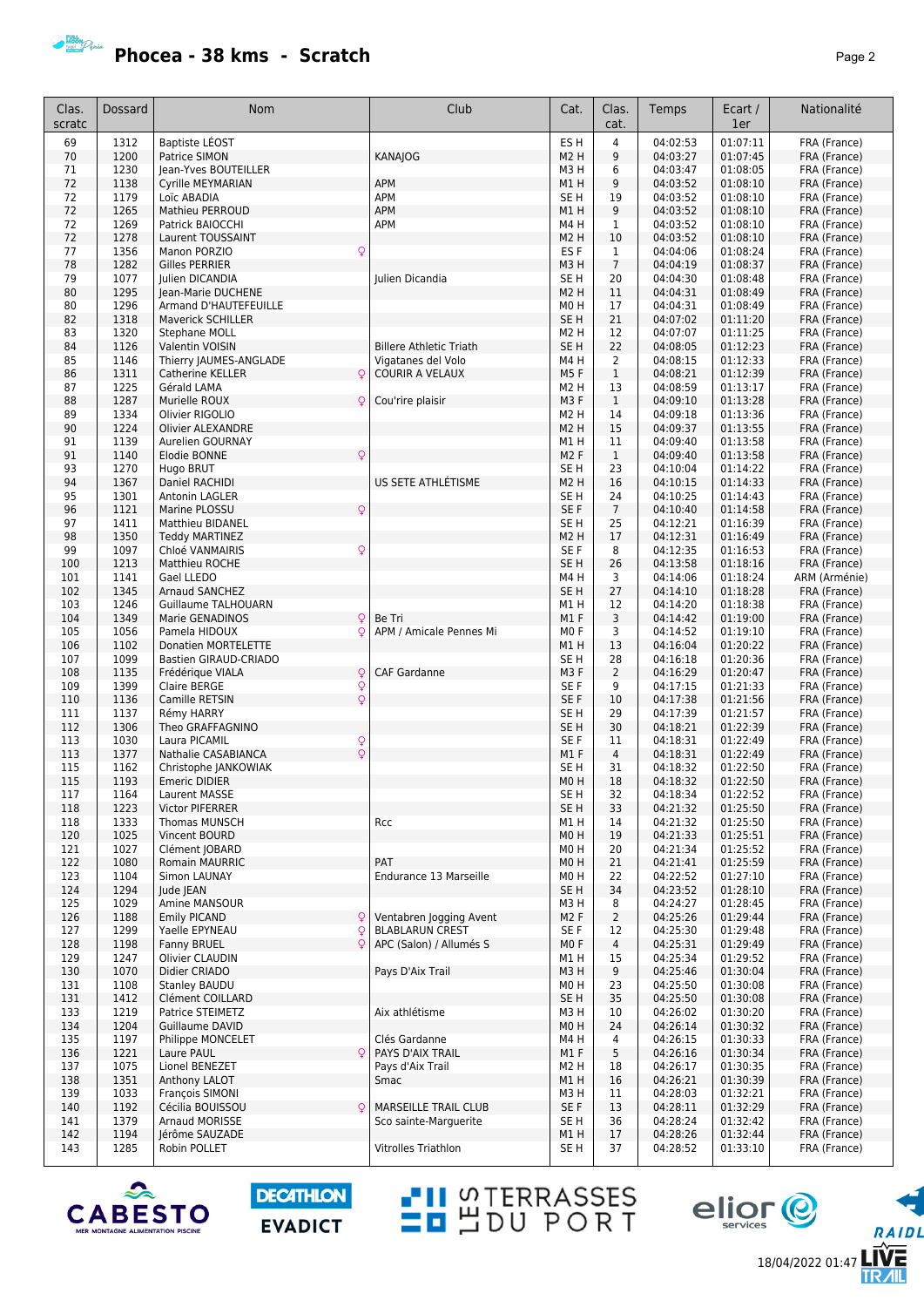## **Phocea - 38 kms - Scratch Phocea - 38 kms - Scratch**

| Clas.<br>scratc | Dossard      | <b>Nom</b>                                     | Club                                 | Cat.                                 | Clas.<br>cat.        | Temps                | Ecart /<br>1er       | Nationalité                  |
|-----------------|--------------|------------------------------------------------|--------------------------------------|--------------------------------------|----------------------|----------------------|----------------------|------------------------------|
| 143             | 1297         | Lugo BLANC                                     | Embrunator                           | M <sub>2</sub> H                     | 19                   | 04:28:52             | 01:33:10             | FRA (France)                 |
| 145             | 1378         | Vincent JEANVOINE                              |                                      | SE <sub>H</sub>                      | 38                   | 04:29:10             | 01:33:28             | FRA (France)                 |
| 146             | 1199         | Luc MAHE                                       |                                      | SE <sub>H</sub>                      | 39                   | 04:29:14             | 01:33:32             | FRA (France)                 |
| 146             | 1328         | Salome FEBVRE<br>Q                             |                                      | SE F                                 | 14                   | 04:29:14             | 01:33:32             | FRA (France)                 |
| 148             | 1405         | Q<br>Christine VELLUTINI                       | Triathlon gardanne                   | M4F                                  | 1                    | 04:29:51             | 01:34:09             | FRA (France)                 |
| 149             | 1161         | $\overline{Q}$<br>Delphine GUICHETEAU          |                                      | M <sub>0</sub> F                     | 5                    | 04:30:06             | 01:34:24             | FRA (France)                 |
| 149             | 1170         | Virginie WISNIEWSKI                            | olympique cabries calas              | M <sub>2</sub> F                     | 3                    | 04:30:06             | 01:34:24             | FRA (France)                 |
| 151             | 1254         | $\circ$<br>Amelie JORDA                        | SAINT MAXIMIN ATHLETIC               | SE F                                 | 15                   | 04:30:25             | 01:34:43             | FRA (France)                 |
| 152             | 1106         | Christophe MACIAS                              | Courir à Velaux                      | M3H                                  | 12                   | 04:30:33             | 01:34:51             | FRA (France)                 |
| 153             | 1284         | Daniel SANNA                                   | <b>MARSEILLE TRAIL CLUB</b>          | M <sub>5</sub> H                     | $\mathbf{1}$         | 04:30:52             | 01:35:10             | FRA (France)                 |
| 154             | 1302         | Raphael WILLIAM                                |                                      | M <sub>0</sub> H                     | 25                   | 04:30:57             | 01:35:15             | FRA (France)                 |
| 155             | 1089         | Q<br>Marianne GAGET                            | Matel                                | M <sub>0</sub> F                     | 6                    | 04:31:10             | 01:35:28             | FRA (France)                 |
| 156             | 1332         | Noël GROISARD                                  |                                      | M5H                                  | 2                    | 04:31:25             | 01:35:43             | FRA (France)                 |
| 157<br>158      | 1079<br>1069 | Luc LAPLANE                                    | Luc Laplane                          | M4H<br>M3H                           | 5<br>13              | 04:31:46<br>04:31:49 | 01:36:04             | FRA (France)                 |
| 158             | 1074         | Fabrice JIGOUREL<br>Sonia BOUDERGUI            | Pays d'Aix Trail<br>PAYS AIX TRAIL   | M <sub>2</sub> F                     | $\overline{4}$       | 04:31:49             | 01:36:07<br>01:36:07 | FRA (France)<br>FRA (France) |
| 160             | 1289         | Nicolas ARNAUBEC                               | LFA                                  | M <sub>0</sub> H                     | 26                   | 04:31:54             | 01:36:12             | FRA (France)                 |
| 161             | 1032         | Philippe DUMASDELAGE                           |                                      | M5H                                  | 3                    | 04:31:57             | 01:36:15             | FRA (France)                 |
| 162             | 1371         | Quentin MULLOT                                 |                                      | SE <sub>H</sub>                      | 40                   | 04:32:20             | 01:36:38             | FRA (France)                 |
| 163             | 1310         | Maxime PHILIPPE                                | Maxime PHILIPPE                      | SE <sub>H</sub>                      | 41                   | 04:32:53             | 01:37:11             | FRA (France)                 |
| 164             | 1298         | Christophe BARREAU                             |                                      | M <sub>2</sub> H                     | 20                   | 04:33:00             | 01:37:18             | FRA (France)                 |
| 165             | 1011         | $\mathsf{Q}$<br>Clémence POISSON               |                                      | SE F                                 | 16                   | 04:33:08             | 01:37:26             | FRA (France)                 |
| 166             | 1314         | Yannis LAPEYRIGNE                              |                                      | ES <sub>H</sub>                      | 5                    | 04:34:03             | 01:38:21             | FRA (France)                 |
| 167             | 1228         | <b>Clarence DOURLEN</b>                        |                                      | SE H                                 | 42                   | 04:35:05             | 01:39:23             | FRA (France)                 |
| 168             | 1226         | Ludovic MAURIN                                 | Les joggeurs aubagnais               | SE H                                 | 43                   | 04:35:06             | 01:39:24             | FRA (France)                 |
| 168             | 1227         | Aurélien DOL                                   |                                      | SE <sub>H</sub>                      | 43                   | 04:35:06             | 01:39:24             | FRA (France)                 |
| 170             | 1187         | Marianne ISAIA<br>Q                            | AIX ATHLE ET NATURE PAS              | M1F                                  | 6                    | 04:35:17             | 01:39:35             | FRA (France)                 |
| 171             | 1010         | $\overline{Q}$<br>Stella BOZONNET              |                                      | SE F                                 | 17                   | 04:35:52             | 01:40:10             | FRA (France)                 |
| 172             | 1255         | Melanie REBONDY<br>Q                           | Courir à Velaux                      | M1F                                  | $\overline{7}$       | 04:35:58             | 01:40:16             | FRA (France)                 |
| 173             | 1358         | $\overline{Q}$<br>Magali POLVÉRINI             | <b>AMSL Fréjus</b>                   | M <sub>2</sub> F                     | 5                    | 04:37:58             | 01:42:16             | FRA (France)                 |
| 174             | 1125         | Nicolas GOSSET                                 |                                      | SE H                                 | 45                   | 04:38:11             | 01:42:29             | FRA (France)                 |
| 175             | 1259         | Héléna COUDURIER CURVEUR<br>Q                  |                                      | SE F                                 | 18                   | 04:38:22             | 01:42:40             | FRA (France)                 |
| 176             | 1071         | <b>Bruno BELIN</b>                             | Pays d'Aix Trail                     | M6H                                  | $\mathbf{1}$         | 04:38:27             | 01:42:45             | FRA (France)                 |
| 177             | 1150         | Q<br>Lola BERTHIER                             | <b>OCC</b>                           | SE F                                 | 19                   | 04:38:56             | 01:43:14             | FRA (France)                 |
| 178             | 1231         | Aurelien DECONNINCK                            |                                      | M <sub>0</sub> H                     | 27                   | 04:38:57             | 01:43:15             | FRA (France)                 |
| 179<br>179      | 1064<br>1065 | <b>Arnaud LEMAINS</b>                          |                                      | SE <sub>H</sub><br>SE H              | 46<br>46             | 04:39:45<br>04:39:45 | 01:44:03<br>01:44:03 | FRA (France)                 |
| 181             | 1383         | Louis BONNAIRE<br>$\mathsf{Q}$<br>Sarah MAALEJ |                                      | SE F                                 | 20                   | 04:42:05             | 01:46:23             | FRA (France)<br>FRA (France) |
| 182             | 1158         | Charles ROMIER                                 |                                      | M <sub>0</sub> H                     | 28                   | 04:43:05             | 01:47:23             | FRA (France)                 |
| 183             | 1128         | Sylvain BUONGIORNO                             | <b>Team Bertagne</b>                 | SE <sub>H</sub>                      | 48                   | 04:43:23             | 01:47:41             | FRA (France)                 |
| 183             | 1393         | Q<br>Evelyne MOUGEOT                           | CSP <sub>13</sub>                    | M <sub>2</sub> F                     | 6                    | 04:43:23             | 01:47:41             | FRA (France)                 |
| 185             | 1190         | Christophe SPANO                               |                                      | M3H                                  | 14                   | 04:44:23             | 01:48:41             | FRA (France)                 |
| 186             | 1166         | Jean Baptiste RAVEL                            |                                      | SE <sub>H</sub>                      | 49                   | 04:44:31             | 01:48:49             | FRA (France)                 |
| 187             | 1076         | Charles FAVILLI                                |                                      | M4H                                  | 6                    | 04:44:34             | 01:48:52             | FRA (France)                 |
| 187             | 1165         | Q<br>Loic BELOTTI                              |                                      | M1F                                  | 8                    | 04:44:34             | 01:48:52             | FRA (France)                 |
| 189             | 1015         | Pierre REVOL                                   |                                      | M3H                                  | 15                   | 04:44:42             | 01:49:00             | FRA (France)                 |
| 190             | 1035         | Eloïse PATERNOTTE<br>Q                         |                                      | M1F                                  | 9                    | 04:44:44             | 01:49:02             | FRA (France)                 |
| 191             | 1387         | Xavier MOGNOT                                  | PAYS D'AIX TRAIL                     | M <sub>0</sub> H                     | 29                   | 04:44:59             | 01:49:17             | FRA (France)                 |
| 192             | 1203         | Olivier DESLONGRAIS                            | <b>Athletic Club Salonais</b>        | M <sub>2</sub> H                     | 21                   | 04:45:58             | 01:50:16             | FRA (France)                 |
| 193             | 1202         | <b>Thibaut SAUROIS</b>                         |                                      | M <sub>2</sub> H                     | 22                   | 04:45:59             | 01:50:17             | FRA (France)                 |
| 194             | 1261         | David MAZALTARIM                               | Kanajog                              | M3H                                  | 16                   | 04:46:18             | 01:50:36             | FRA (France)                 |
| 195             | 1260         | $\mathsf{Q}$<br>Delphine LAUNAY                | Aix Athlé Rognes                     | M <sub>2</sub> F                     | $7\overline{ }$      | 04:46:20             | 01:50:38             | FRA (France)                 |
| 196             | 1180         | $\frac{1}{2}$<br>Emilie BATT                   |                                      | M1F                                  | 10                   | 04:46:21             | 01:50:39             | FRA (France)                 |
| 197             | 1019         | Aurélie VEYLON                                 |                                      | M1F                                  | 11                   | 04:46:23             | 01:50:41             | FRA (France)                 |
| 198             | 1252<br>1068 | René LAPLACE                                   | Aix Athle rognes                     | M6H                                  | $\overline{2}$<br>23 | 04:47:09             | 01:51:27             | FRA (France)                 |
| 199<br>199      | 1072         | Jérôme CANONGE<br>Laëtitia HERVIEU<br>Q        | Pays d'Aix trail<br>Pays d'Aix trail | M <sub>2</sub> H<br>M <sub>2</sub> F | 8                    | 04:47:27<br>04:47:27 | 01:51:45<br>01:51:45 | FRA (France)<br>FRA (France) |
| 201             | 1215         | <b>Olivier NICOLAS</b>                         | APY Buc                              | M4H                                  | $\overline{7}$       | 04:47:52             | 01:52:10             | FRA (France)                 |
| 202             | 1119         | Q<br>Catherine THOMAS                          |                                      | M <sub>2</sub> F                     | 9                    | 04:47:55             | 01:52:13             | FRA (France)                 |
| 203             | 1307         | Donovan RIVIERE                                |                                      | M <sub>0</sub> H                     | 30                   | 04:48:10             | 01:52:28             | FRA (France)                 |
| 204             | 1094         | Q<br>Virginie FRESSE                           | ASMSE/RCL                            | M <sub>2</sub> F                     | 10                   | 04:48:34             | 01:52:52             | FRA (France)                 |
| 204             | 1095         | Frederic BURNAZ                                | <b>RCL</b>                           | M3H                                  | 17                   | 04:48:34             | 01:52:52             | FRA (France)                 |
| 206             | 1123         | Gaelle ZINBERG<br>Q                            | Les cugettes                         | M1 F                                 | 12                   | 04:48:56             | 01:53:14             | FRA (France)                 |
| 207             | 1021         | Mathis NOZAIS                                  |                                      | SE H                                 | 50                   | 04:49:11             | 01:53:29             | FRA (France)                 |
| 208             | 1316         | Claire MEINHARD<br>Q                           | power up                             | SE F                                 | 21                   | 04:49:47             | 01:54:05             | FRA (France)                 |
| 208             | 1317         | Robin MARTIN-NAGHMOUCHI                        | power up                             | SE <sub>H</sub>                      | 51                   | 04:49:47             | 01:54:05             | FRA (France)                 |
| 210             | 1286         | Olivier ROUX                                   | Cou'rire plaisir                     | M3H                                  | 18                   | 04:49:54             | 01:54:12             | FRA (France)                 |
| 211             | 1205         | Jerome COLIN                                   | COURIR A VELAUX                      | M <sub>2</sub> H                     | 24                   | 04:50:13             | 01:54:31             | FRA (France)                 |
| 212             | 1107         | Arnaud GRANGE                                  | courir à Velaux                      | M <sub>2</sub> H                     | 25                   | 04:50:15             | 01:54:33             | FRA (France)                 |
| 213             | 1018         | <b>Guillaume VEYLON</b>                        |                                      | M <sub>2</sub> H                     | 26                   | 04:51:46             | 01:56:04             | FRA (France)                 |
| 214             | 1355         | Marianne JOUSLIN<br>Q                          | ATHLETIC CLUB SALONAIS               | M4F                                  | $\overline{2}$       | 04:51:50             | 01:56:08             | FRA (France)                 |
| 215             | 1325         | Stéphane AYMARD                                |                                      | M3H                                  | 19                   | 04:51:56             | 01:56:14             | FRA (France)                 |
| 216             | 1376         | Jean-Marc COCCI                                | Acp Marseille                        | M3H                                  | 20                   | 04:52:13             | 01:56:31             | FRA (France)                 |
| 217             | 1105         | Q<br>Nancy OSORIO                              | Courir à Velaux                      | M1F                                  | 13                   | 04:52:31             | 01:56:49             | FRA (France)                 |
| 218             | 1147         | Marie LACROIX<br>Q                             |                                      | MO F                                 | $\overline{7}$       | 04:53:11             | 01:57:29             | FRA (France)                 |



**DECATHLON EVADICT**  **-U** STERRASSES<br>**-B** SDU PORT eljor<sup>@</sup>

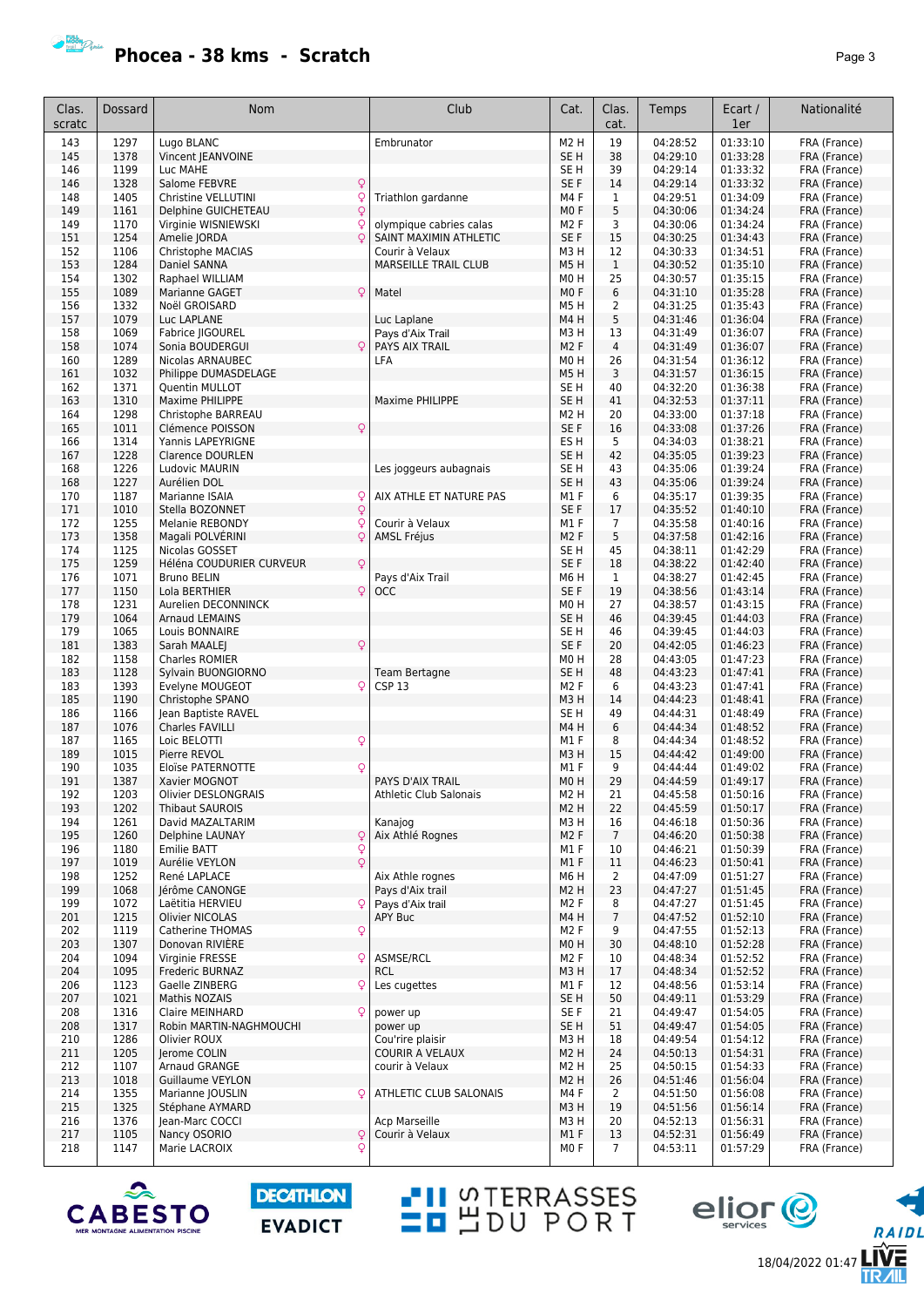

**Phocea - 38 kms - Scratch Phocea - 38 kms - Scratch** 

18/04/2022 01:47

RAIDL

**LĪŸĒ<br>TR***A***IL** 

eljor<sup>e</sup>

| Clas.      | Dossard      | <b>Nom</b>                                        | Club                                               | Cat.                    | Clas.               | Temps                | Ecart /              | Nationalité                  |
|------------|--------------|---------------------------------------------------|----------------------------------------------------|-------------------------|---------------------|----------------------|----------------------|------------------------------|
| scratc     |              |                                                   |                                                    |                         | cat.                |                      | 1er                  |                              |
| 219        | 1156         | Valéry ENGELHARD                                  | <b>Team Raidlight section</b>                      | M <sub>2</sub> H        | 27                  | 04:53:49             | 01:58:07             | FRA (France)                 |
| 220        | 1280         | Thierry DIAS                                      |                                                    | M3H                     | 21                  | 04:53:50             | 01:58:08             | FRA (France)                 |
| 221        | 1233         | Françoise HECKEL<br>Q                             | <b>VTR</b>                                         | M5F                     | 2                   | 04:54:28             | 01:58:46             | FRA (France)                 |
| 222        | 1234         | Philippe HECKEL                                   | <b>VTR</b>                                         | M5H                     | $\overline{4}$      | 04:54:30             | 01:58:48             | FRA (France)                 |
| 223        | 1084         | Delphine DELATTRE<br>Q                            |                                                    | SE F                    | 22                  | 04:55:05             | 01:59:23             | FRA (France)                 |
| 224        | 1380         | Q<br>Fanny DUPREZ                                 |                                                    | M <sub>2</sub> F        | 11                  | 04:56:40             | 02:00:58             | FRA (France)                 |
| 225<br>226 | 1216<br>1189 | Yaniss BOUCHOU<br>Kevin GENDRON                   |                                                    | SE H<br>SE <sub>H</sub> | 52<br>53            | 04:57:08<br>04:57:12 | 02:01:26<br>02:01:30 | FRA (France)<br>FRA (France) |
| 227        | 1324         | Laurence SCOHIER<br>Q                             | Les furets des collines                            | M1 F                    | 14                  | 04:57:14             | 02:01:32             | FRA (France)                 |
| 228        | 1039         | Arthur CHOTEAU                                    |                                                    | SE <sub>H</sub>         | 54                  | 04:57:17             | 02:01:35             | FRA (France)                 |
| 229        | 1041         | Florian COPIN                                     |                                                    | M <sub>0</sub> H        | 31                  | 04:57:42             | 02:02:00             | FRA (France)                 |
| 230        | 1009         | Q<br>Natacha BLANCHARD                            |                                                    | M1F                     | 15                  | 04:57:57             | 02:02:15             | FRA (France)                 |
| 231        | 1042         | <b>Thibault COPIN</b>                             |                                                    | M <sub>0</sub> H        | 32                  | 04:58:11             | 02:02:29             | FRA (France)                 |
| 231        | 1398         | Q<br>Elisa BREITENSTEIN                           |                                                    | SE F                    | 23                  | 04:58:11             | 02:02:29             | FRA (France)                 |
| 233        | 1315         | <b>Arnaud LESUEUR</b>                             |                                                    | M1 H                    | 18                  | 04:58:38             | 02:02:56             | FRA (France)                 |
| 234        | 1132         | Q<br>Joëlle BARROUILLET                           |                                                    | M5F                     | 3                   | 05:00:08             | 02:04:26             | FRA (France)                 |
| 235        | 1267         | Q<br>Alice RENAUD                                 |                                                    | SE F                    | 24                  | 05:00:55             | 02:05:13             | FRA (France)                 |
| 235        | 1268         | Q<br>Juline VALETTE                               |                                                    | SE F                    | 24                  | 05:00:55             | 02:05:13             | FRA (France)                 |
| 235<br>238 | 1276         | Lucas RICHARD                                     |                                                    | SE H                    | 55<br>16            | 05:00:55             | 02:05:13<br>02:06:44 | FRA (France)                 |
| 238        | 1241<br>1242 | <b>Marion GOURDEL</b><br>Q<br><b>Bruno CLAUS</b>  | #werunhp                                           | M1F<br>MO <sub>H</sub>  | 33                  | 05:02:26<br>05:02:26 | 02:06:44             | FRA (France)<br>FRA (France) |
| 240        | 1291         | Benjamin LEPAGE                                   |                                                    | M <sub>0</sub> H        | 34                  | 05:05:03             | 02:09:21             | FRA (France)                 |
| 241        | 1381         | Julien JAURAS                                     | ascarnoux jogging                                  | M1 H                    | 19                  | 05:05:12             | 02:09:30             | FRA (France)                 |
| 242        | 1382         | Jean-Claude WEINGAERTNER                          | AS Carnoux Jogging                                 | M6H                     | 3                   | 05:05:13             | 02:09:31             | FRA (France)                 |
| 243        | 1357         | Q<br>Marie Laure NARDELLI                         | Les Sardines                                       | M <sub>2</sub> F        | 12                  | 05:06:31             | 02:10:49             | FRA (France)                 |
| 244        | 1171         | $\mathsf{Q}$<br>Mathilde GOUDOU                   |                                                    | SE F                    | 26                  | 05:07:54             | 02:12:12             | FRA (France)                 |
| 245        | 1028         | Q<br>Justine FRELAND                              |                                                    | SE F                    | 27                  | 05:08:04             | 02:12:22             | FRA (France)                 |
| 246        | 1143         | Olivier PENOT                                     | Chamonix mont Blanc mar                            | M4H                     | 8                   | 05:08:22             | 02:12:40             | FRA (France)                 |
| 247        | 1016         | Jean-Marc RIONDY                                  | Ventabren Jogging Avent                            | M3H                     | 22                  | 05:09:14             | 02:13:32             | FRA (France)                 |
| 248        | 1404         | Sebastien IBOS                                    |                                                    | M1H                     | 20                  | 05:10:41             | 02:14:59             | FRA (France)                 |
| 249        | 1185         | Q<br>Laetitia FORESTIER                           |                                                    | SE F                    | 28                  | 05:11:59             | 02:16:17             | FRA (France)                 |
| 250        | 1186         | Q<br>Marie CORNELOUP                              |                                                    | SE F                    | 29                  | 05:12:01             | 02:16:19             | FRA (France)                 |
| 251        | 1348         | David HUMBERT<br>Q                                |                                                    | SE H                    | 56<br>30            | 05:13:16             | 02:17:34             | FRA (France)                 |
| 252<br>253 | 1347<br>1115 | Hélène HUMBERT<br><b>Bernard DEVERLY</b>          | Free Run68                                         | SE F<br>M5H             | 5                   | 05:13:19<br>05:13:28 | 02:17:37<br>02:17:46 | FRA (France)<br>FRA (France) |
| 253        | 1329         | Christophe PIHALUP                                |                                                    | M3H                     | 23                  | 05:13:28             | 02:17:46             | FRA (France)                 |
| 255        | 1235         | Frederic TESTARD                                  |                                                    | M3 H                    | 24                  | 05:13:31             | 02:17:49             | FRA (France)                 |
| 256        | 1163         | <b>Elise SURREL</b><br>Q                          |                                                    | M <sub>2</sub> F        | 13                  | 05:13:54             | 02:18:12             | FRA (France)                 |
| 257        | 1159         | Loic CHOMAT                                       | L2C coaching                                       | MO <sub>H</sub>         | 35                  | 05:13:57             | 02:18:15             | FRA (France)                 |
| 258        | 1133         | <b>Bruno BARROUILLET</b>                          |                                                    | M5 H                    | 6                   | 05:13:59             | 02:18:17             | FRA (France)                 |
| 259        | 1181         | Q<br>Monique ORY                                  | Pays d Aix Trail                                   | M <sub>6</sub> F        | 1                   | 05:15:28             | 02:19:46             | FRA (France)                 |
| 260        | 1206         | Patrick RODRIGUEZ                                 | Les furets des collines                            | M4H                     | 9                   | 05:15:30             | 02:19:48             | FRA (France)                 |
| 261        | 1118         | Anthony LINARES                                   | Courir à Velaux                                    | M1H                     | 21                  | 05:15:48             | 02:20:06             | FRA (France)                 |
| 262        | 1152         | Christine PETIT<br>Q                              | <b>LFATRETS</b>                                    | M6F                     | $\overline{2}$      | 05:16:31             | 02:20:49             | FRA (France)                 |
| 263        | 1052         | Isalina GUMB EZEQUIEL<br>Q                        | <b>LFA TRETS</b>                                   | M <sub>2</sub> F        | 14                  | 05:16:32             | 02:20:50             | FRA (France)                 |
| 264<br>264 | 1012<br>1013 | Xavier VIDAL<br>Q                                 |                                                    | M5 H<br>MO <sub>F</sub> | $\overline{7}$<br>8 | 05:16:41<br>05:16:41 | 02:20:59<br>02:20:59 | FRA (France)                 |
| 266        | 1062         | Audrey VIDAL ALBANO<br>Denis VAHANIAN             | AIX ATHLE PROVENCE                                 | M4H                     | 10                  | 05:17:54             | 02:22:12             | FRA (France)<br>FRA (France) |
| 267        | 1245         | Nebila ABED<br>Q                                  | LA FARE SPORT NATURE                               | M1F                     | 17                  | 05:19:25             | 02:23:43             | FRA (France)                 |
| 268        | 1244         | Fabienne BALAVOINE<br>Q                           | Les foulées Pélissannai                            | M4 F                    | 3                   | 05:19:26             | 02:23:44             | FRA (France)                 |
| 269        | 1086         | Q<br>Nastasia BUREAU                              |                                                    | SE F                    | 31                  | 05:21:33             | 02:25:51             | FRA (France)                 |
| 269        | 1093         | $\hbox{\large\textsf{Q}}$<br>Julie MATARRANZ      |                                                    | SE F                    | 31                  | 05:21:33             | 02:25:51             | FRA (France)                 |
| 271        | 1360         | Q<br>Nathalie SOULIER                             |                                                    | M <sub>0</sub> F        | 9                   | 05:23:09             | 02:27:27             | FRA (France)                 |
| 272        | 1038         | Nans LECOINTRE                                    |                                                    | SE H                    | 57                  | 05:23:11             | 02:27:29             | FRA (France)                 |
| 273        | 1346         | Alain ASCIONE                                     | <b>APM</b>                                         | M4H                     | 11                  | 05:23:48             | 02:28:06             | FRA (France)                 |
| 274        | 1330         | Jean-François MENARD                              |                                                    | M6 H                    | 4                   | 05:25:54             | 02:30:12             | FRA (France)                 |
| 275        | 1249         | Vincent BLONDIN                                   | Aix Athlé Provence                                 | M1 H                    | 22                  | 05:25:59             | 02:30:17             | FRA (France)                 |
| 276        | 1384         | <b>Bruno ARGAUD</b>                               | Endurance 13 Marseille                             | M4H                     | 12                  | 05:26:06             | 02:30:24             | FRA (France)                 |
| 276<br>278 | 1385<br>1236 | Carole MELONI PUIG<br>Q<br>Q<br>Laurence ROBBIANI | Endurance 13 Marseille                             | M2 F<br>M3 F            | 15<br>3             | 05:26:06<br>05:27:24 | 02:30:24<br>02:31:42 | FRA (France)                 |
| 279        | 1050         | Pierre JULLIEN-CHALON                             | Les foulées du Pas'sage<br>LES FOULEES DU PAS'SAGE | M5 H                    | 8                   | 05:27:25             | 02:31:43             | FRA (France)<br>FRA (France) |
| 279        | 1051         | Valérie ALLAIN<br>Q                               | Les Foulées du Pas'Sage                            | M1F                     | 18                  | 05:27:25             | 02:31:43             | FRA (France)                 |
| 279        | 1323         | Jean-Richard FERRARD                              | Les foulées du pas'sage                            | M4 H                    | 13                  | 05:27:25             | 02:31:43             | FRA (France)                 |
| 282        | 1049         | $\mathsf{Q}$<br>Marielle HUMBERT                  | Les foulées du pas sage                            | M3F                     | 4                   | 05:27:26             | 02:31:44             | FRA (France)                 |
| 283        | 1283         | Q<br>Aude SANTANGELO                              | Cou'rire Plaisir                                   | M2 F                    | 16                  | 05:28:10             | 02:32:28             | FRA (France)                 |
| 284        | 1303         | Q<br>Laure CHOURAQUI                              | ENDURANCE 13 MARSEILLE                             | M6 F                    | 3                   | 05:28:49             | 02:33:07             | FRA (France)                 |
| 284        | 1304         | Jean Philippe ARABIKIAN                           | <b>ENDURANCE 13 MARSEILLE</b>                      | M4 H                    | 14                  | 05:28:49             | 02:33:07             | FRA (France)                 |
| 286        | 1004         | Lauriane MOREL<br>Ç                               | Kanajog                                            | MO F                    | 10                  | 05:29:12             | 02:33:30             | FRA (France)                 |
| 286        | 1256         | <b>Benoit LESCUYER</b>                            |                                                    | M5 H                    | 9                   | 05:29:12             | 02:33:30             | FRA (France)                 |
| 288        | 1308         | Julien GRAVINI                                    |                                                    | M1 H                    | 23                  | 05:30:44             | 02:35:02             | FRA (France)                 |
| 289        | 1174         | Jules THOLY                                       |                                                    | SE H                    | 58                  | 05:30:45             | 02:35:03             | FRA (France)                 |
| 290        | 1149         | Gérard CEFALI                                     | <b>CMBM</b><br>VJA Ventabren Jogging A             | M5H                     | 10                  | 05:31:23<br>05:31:45 | 02:35:41<br>02:36:03 | FRA (France)                 |
| 291<br>292 | 1017<br>1172 | <b>Fabrice HEYMES</b><br>Q<br>Marie GROSJEAN      | Ventabren Jogging Avent                            | мз н<br>M1 F            | 25<br>19            | 05:31:46             | 02:36:04             | FRA (France)<br>FRA (France) |
| 293        | 1127         | Q<br>Catherine ROMUALD                            |                                                    | M5 F                    | 4                   | 05:32:34             | 02:36:52             | FRA (France)                 |



**DECATHLON EVADICT** 

**TH** STERRASSES